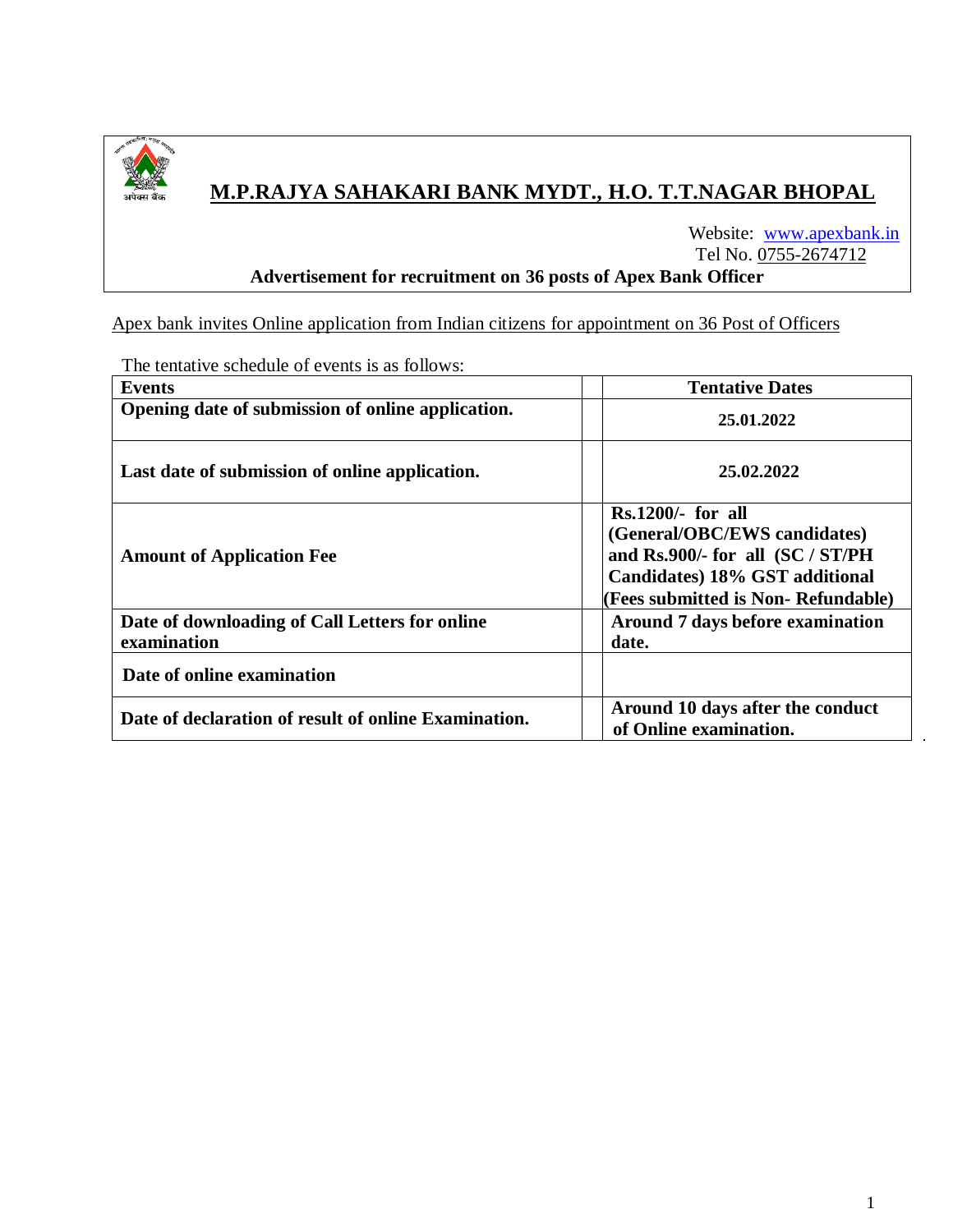# **Annexure-1**

|                  | <b>Name of Posts</b>                             | Details and no of vacant officers Posts at MPRSB |                        |                 |               |           |                 |                 |                 |        |                 |        |
|------------------|--------------------------------------------------|--------------------------------------------------|------------------------|-----------------|---------------|-----------|-----------------|-----------------|-----------------|--------|-----------------|--------|
| N <sub>0</sub>   |                                                  | $\overline{No}$ of<br>vacant                     | $\overline{\text{UR}}$ |                 | <b>UR-EWS</b> |           | <b>OBC</b>      |                 | ST              |        | $\overline{SC}$ |        |
|                  |                                                  | posts                                            | <b>Male</b>            | Female          | <b>Male</b>   | Female    | <b>Male</b>     | Female          | <b>Male</b>     | Female | <b>Male</b>     | Female |
| $\mathbf{1}$     | Deputy General<br>Manager<br>$(SM-I)$            | 03                                               | 01                     |                 |               |           |                 | $\overline{01}$ | $\overline{01}$ |        |                 |        |
| $\boldsymbol{2}$ | <b>Assistant General</b><br>Manager<br>$(SM-II)$ | 04                                               | 01                     | $\overline{01}$ |               |           | $\overline{01}$ |                 | $\overline{01}$ |        |                 |        |
| $\overline{3}$   | Manager<br>Finance/ Accounts<br>$(MM-I)$         | $\overline{02}$                                  |                        | $\overline{01}$ |               |           | 01              |                 |                 |        |                 |        |
| $\overline{4}$   | Manager Law<br>$(MM-I)$                          | 01                                               |                        |                 |               |           |                 |                 | 01              |        |                 |        |
| 5                | Manager IT<br>$(MM-I)$                           | 01                                               | 01                     |                 |               |           |                 |                 |                 |        |                 |        |
| 6                | Deputy Manager<br>Finance/Accounts<br>$(MM-II)$  | 01                                               | 01                     |                 |               |           |                 |                 |                 |        |                 |        |
| 7                | Deputy Manager<br>IT<br>$(MM-II)$                | $\overline{01}$                                  |                        | 01              |               |           |                 |                 |                 |        |                 |        |
| 8                | Deputy Manager<br>Agriculture<br>$(MM-II)$       | 01                                               |                        |                 |               |           |                 |                 | 01              |        |                 |        |
| 9                | Deputy Manager<br>Law<br>$(MM-II)$               | 01                                               |                        |                 |               |           |                 | 01              |                 |        |                 |        |
| 10               | Deputy Manager<br>Const./Maint.<br>$(MM-II)$     | 01                                               |                        |                 |               |           |                 |                 |                 |        | 01              |        |
| 11               | Deputy Manager<br>General<br>$(MM-II)$           | 03                                               | 01                     |                 |               |           |                 |                 |                 | 01     |                 | 01     |
| 12               | Asstt. Manager<br>Agriculture<br>$(JM-I)$        | $\overline{01}$                                  |                        |                 | 01            |           |                 |                 |                 |        |                 |        |
| 13               | Asstt. Manager<br>$_{\rm IT}$<br>$(JM-I)$        | 01                                               | 01                     |                 |               |           |                 |                 |                 |        |                 |        |
| 14               | Asstt. Manager<br>PRO<br>$(JM-I)$                | $\overline{01}$                                  |                        |                 |               |           | 01              |                 |                 |        |                 |        |
| $\overline{15}$  | Asstt. Manager<br>Const./Maint.<br>$(JM-I)$      | $\overline{01}$                                  |                        |                 |               |           |                 |                 |                 |        | $\overline{01}$ |        |
| 16               | Asstt. Manager<br>Security<br>$(JM-I)$           | $\overline{01}$                                  |                        |                 |               |           |                 |                 | $\overline{01}$ |        |                 |        |
| 17               | Asstt. Manager<br>General<br>$(JM-I)$            | 12                                               | 02                     | 02              |               |           | 02              | 01              | 02              | 01     | 01<br>PH        | 01     |
|                  | <b>Total</b>                                     | 36                                               | $\overline{08}$        | $05\,$          | 01            | $\bf{00}$ | $\overline{05}$ | 03              | 07              | 02     | 03              | 02     |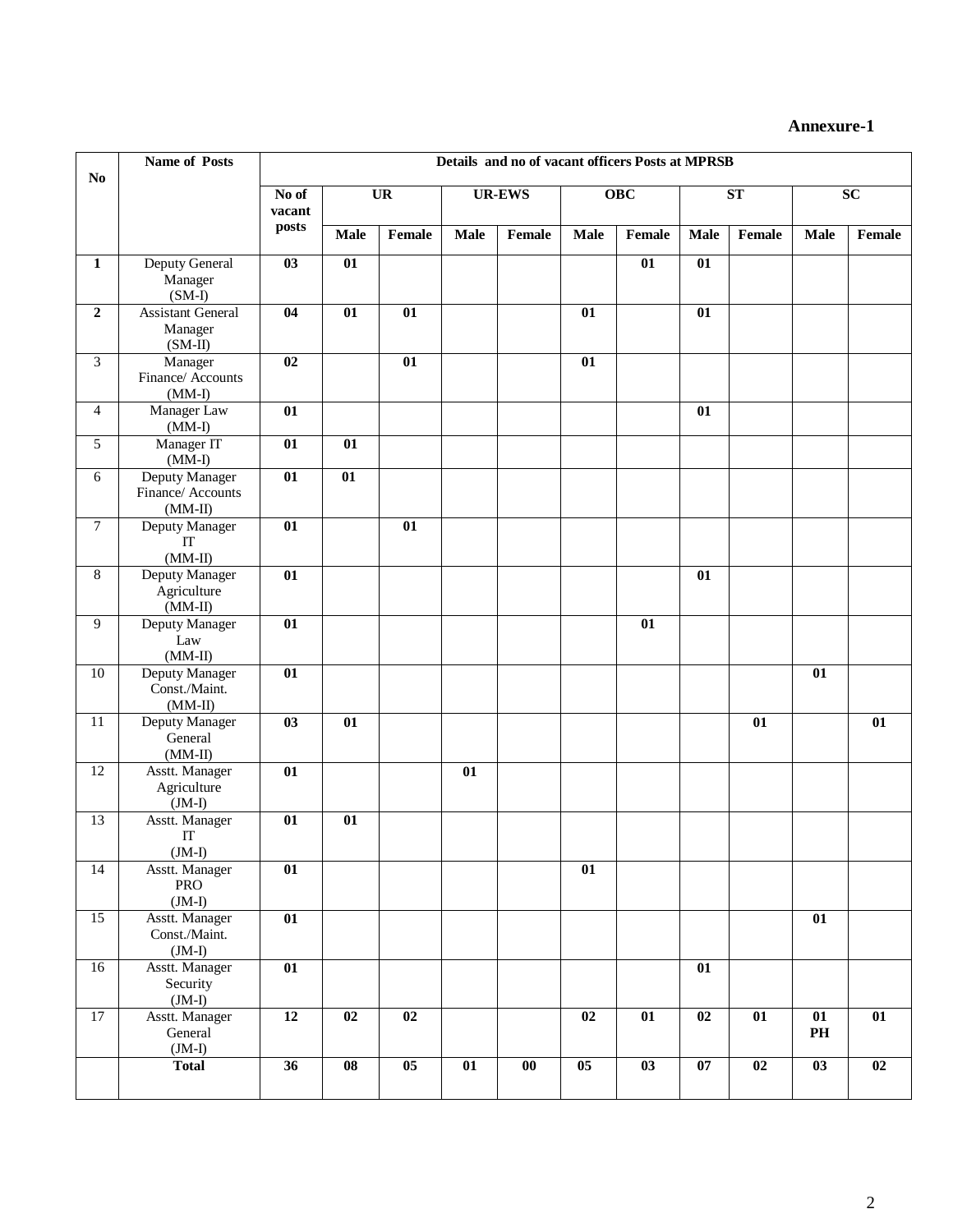## **Note:**

- i. Female candidates can also apply on Unreserved/Reserved (Male) posts as per their eligibility and social category.
- ii. SC/ST and OBC candidates are eligible to apply against unreserved category posts but they will not be eligible to get benefits of age and fee relaxation.
- iii. The maximum age limit specified is applicable to General Category c andidates and Economically Weaker Section (EWS) Category Candidates
- iv. Candidates belonging to OBC Category will have to submit a certificate from competent authority that he/she is not from Creamy Layer Category. Date of issue of such certificate should not be of more than one year old when apply.
- v. Reservation procedure: The Reservation procedure shall be in accordance to reservation rules as prescribed by the Govt. of Madhya Pradesh.
- vi. "Government of Madhya Pradesh had issued the gazette notification dated 24/12/2019 for increasing OBC reservation from 14% to 27%. In pursuance of the aforementioned notification, the Bank has decided to go ahead with appointments to the **36 posts** of **Apex Bank officers grade** for which the bank has prepared the roaster as per 27% reservation for OBC and have advertised posts accordingly. However, since the said gazette notification dated 24/12/2019 has been challenged by way of various writ petitions before Hon'ble High Court of Madhya Pradesh ,as such the bank on the basis of the legal opinion obtained from bank legal advisor dated 10/01/2022 have decided to carry out recruitment for all posts. It has also been decided that against vacant OBC post , bank will primarily declare final results for **14%** vacant OBC posts and for remaining **13%** OBC post , the final result shall be kept on hold and same shall be declared depending upon the final decision of the hon'ble Madhya Pradesh high court in the pending writ petitions."
- vii. **13%** OBC result will be on hold as per the merit position of the candidate in merit list.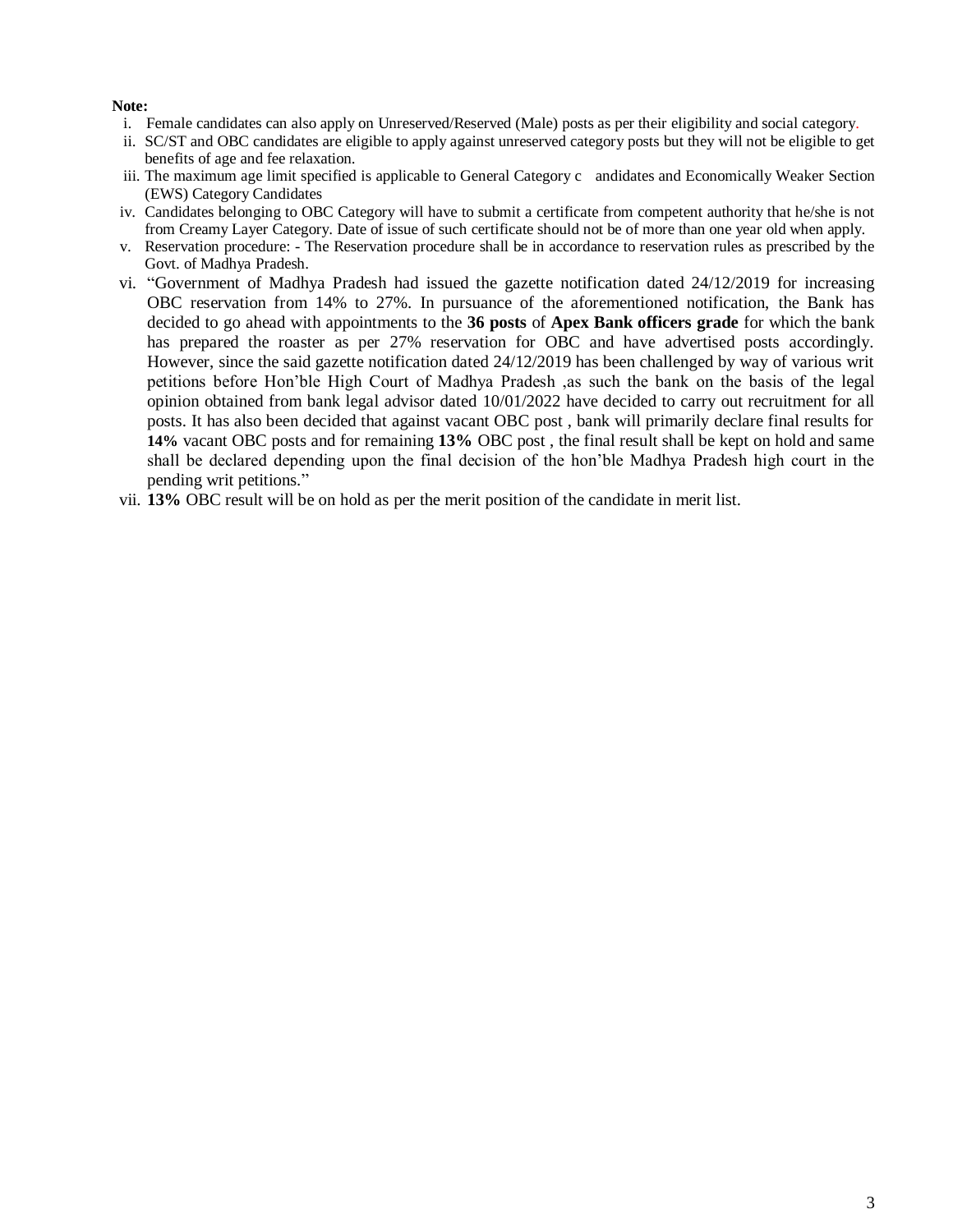# **Post-wise essential Qualification-**

| Sr.No.         | <b>Name of Posts</b>                                                 | <b>Essential Qualifications</b>                                                                                                                                                                                                                                                                                                                            |  |  |
|----------------|----------------------------------------------------------------------|------------------------------------------------------------------------------------------------------------------------------------------------------------------------------------------------------------------------------------------------------------------------------------------------------------------------------------------------------------|--|--|
| $\mathbf{1}$   | Deputy General Manager<br>(Senior Management-I)                      | A First class Post Graduation in Any discipline with MBA/PGDBM/CA and minimum 7<br>years Banking Experience in Bank Officer Category                                                                                                                                                                                                                       |  |  |
| 2              | <b>Assistant General</b><br>Manager<br>(Senior Management-II)        | A First class Post Graduation in Any discipline with MBA/PGDBM/CA and minimum 5<br>years Banking Experience in Bank Officer Category                                                                                                                                                                                                                       |  |  |
| 3              | Manager<br>Finance/Accounts<br>(Middle Management-I)                 | CA/CFA(Financial Analyist)<br>OR.<br>A First class graduate/Post graduate with 2 years MBA (Finance) / PGDM(Finance)<br>equivalent course from a Govt. recognized Institute/ University.<br><b>Experience-Candidate should have post qualification minimum 03 years of working</b><br>experience.                                                          |  |  |
| $\overline{4}$ | Manager<br>Law<br>(Middle Management-I)                              | Law Graduate First Class (Integrated 5 yrs Law Course from a Govt. recognized Institute/<br>University<br><b>OR</b><br>L.L.M. in first Class from a Govt. recognized Institute/ University.<br><b>Experience-Candidate should have post qualification minimum 03 years of working</b><br>experience in high court or other reputed institution/law firm.   |  |  |
| 5              | Manager<br><b>IT</b><br>(Middle Management-I)                        | A First class MCA/B.E/BTech(Computer application/Computer Science/ Information<br>Technology/ Electronics & Communication) from a Govt. recognized Institute/ University.<br><b>Experience-Candidate should have post qualification minimum 03 years of working</b><br>experience.                                                                         |  |  |
| 6              | Deputy Manager<br>Finance/Accounts<br>(Middle Management-II)         | CA/CFA(Financial Analyist)<br>OR.<br>A First class graduate or Post graduate in any discilpline with 2 years MBA (Finance)/<br>PGDBM(Finance) or equivalent course from a Govt. recognized Institute/ University.<br>Experience- Candidate should have post qualification minimum 01 year of working<br>experience                                         |  |  |
| 7              | Deputy Manager<br>IТ<br>(Middle Management-II)                       | A First class BCA / B.E/ BTech. (Computer application/Computer Science/ Information<br>Technology/Electronics & Communication)<br>OR.<br>MCA, M.E, M.Tech.(Computer application/Computer Science/ Information Technology/<br>Electronics & Communication)<br>Experience- Candidate should have post qualification minimum 01 year of working<br>experience |  |  |
| 8              | Deputy Manager<br>Agriculture<br>(Middle Management-II)              | A First class graduate in Agriculture / Agriculture Engineering.<br>OR.<br>Master's degree in Agriculture/Agriculture Engineering.<br><b>Experience</b> - Candidate should have post qualification minimum 01 year of working<br>experience                                                                                                                |  |  |
| 9              | Deputy Manager<br>Law<br>(Middle Management-II)                      | Law Graduate First Class<br>(Integrated 5 yrs Law Course from a Govt. recognized Institute/ University)<br>OR.<br>L.L.M. from a Govt. recognized Institute/ University.<br>Experience- Candidate should have post qualification minimum 01 year of working<br>experience                                                                                   |  |  |
| 10             | Deputy Manager<br>Construction/Manitenance<br>(Middle Management-II) | A First class Bachelor's Civil/ Electical Engineering<br><b>OR</b><br>Master's degree in Civil/ Electical Engineering<br>Experience-Candidate should have post qualification minimum 01 year of working<br>experience                                                                                                                                      |  |  |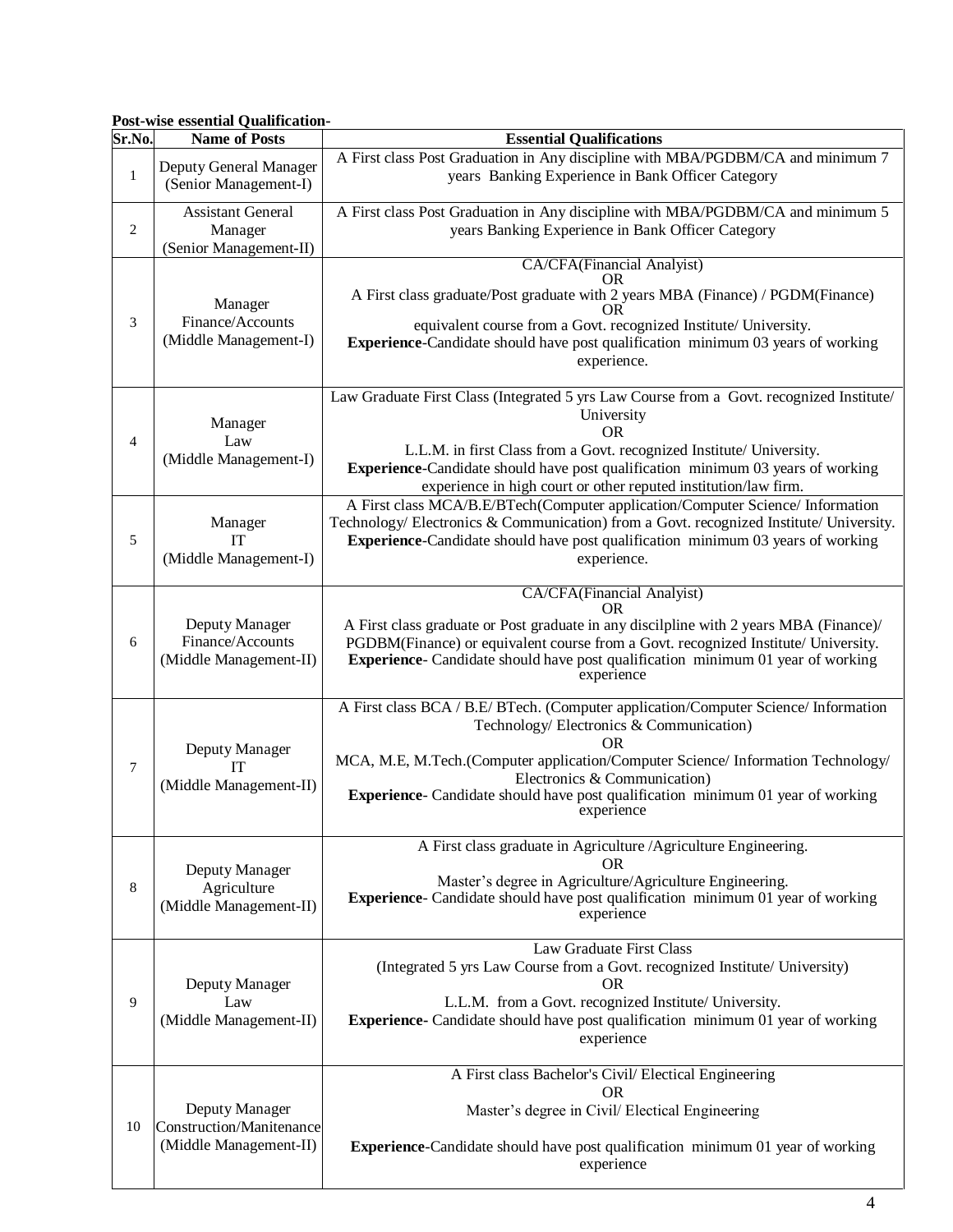| Sr.No. | <b>Name of Posts</b>                                            | <b>Essential Qualifications</b>                                                                                                                                                                                                                                                                                                                |  |  |
|--------|-----------------------------------------------------------------|------------------------------------------------------------------------------------------------------------------------------------------------------------------------------------------------------------------------------------------------------------------------------------------------------------------------------------------------|--|--|
| 11     | Deputy Manager<br>General<br>(Middle Management-II)             | A First class Graduate in Commerce/Science/IT with MBA/PGDBM/PGPM/PGDM<br>from Govt. recognized Institute/ University.<br><b>OR</b><br>Post-graduation degree in Commerce/ Science/IT with MBA from Govt. recognized<br>Institute/ University.<br>Experience-Candidate should have post qualification minimum 01 year of working<br>experience |  |  |
| 12     | <b>Asistant Manager</b><br>Agriculture<br>$(JM-I)$              | A Second class graduate in Agriculture / Agriculture Engineering<br><b>OR</b><br>Post graduate's degree in Agriculture/Agriculture Engineering                                                                                                                                                                                                 |  |  |
| 13     | <b>Asistant Manager</b><br><b>IT</b><br>$(JM-I)$                | A Second class BCA/B.E/BTech<br>(Computer application/Computer Science/ Information Technology/ Electronics &<br>Communication)<br><b>OR</b><br>MCA, M.E, M.Tech.<br>(Computer application/Computer Science/ Information Technology / Electronics &<br>Communication)                                                                          |  |  |
| 14     | <b>Asistant Manager</b><br><b>PRO</b><br>$(JM-I)$               | A Second class graduate<br>in Journalism, Marketing / Public relation/Mass Communication from a Govt. recognized<br>Institute/ University.<br><b>OR</b><br>Post graduate in Journalism, Marketing / Public relation/Mass Communication from a<br>Govt. recognized Institute/ University                                                        |  |  |
| 15     | <b>Asistant Manager</b><br>Construction/Manitenance<br>$(JM-I)$ | A Second class Bachelor degree in Civil/Electrical Engineering<br>OR.<br>Post graduate's degree in Civil/ Electrical Engineering.                                                                                                                                                                                                              |  |  |
| 16     | <b>Asistant Manager</b><br>Security<br>$(JM-I)$                 | A Second class Bachelor in any discipline and ex-Army/Air Force/Navy/ Paramilitary/<br>Police/SAF/CRP/RPF person.<br>OR<br>Master degree in any discipline and ex-Army/Air Force/Navy/ Paramilitary/<br>Police/SAF/CRP/RPF person, who should have retired as a JCO/NCO or equivalent.                                                         |  |  |
| 17     | <b>Asistant Manager</b><br>General<br>$(JM-I)$                  | A Second class Graduate in Commerce/Science/IT /Business Administration<br><b>OR</b><br>Post-graduation degree in Commerce/Science/IT /Business Administration.                                                                                                                                                                                |  |  |

\* In case of dual specialisations, one of the fields of specialisation should be in the field prescribed. In case of major/ minor specialisations, major specialisation should be in the stream prescribed. Candidates having PG Degree (MMS or MBA)/PG Diploma with more than two specialisations are not eligible to apply.

**\*\* Candidates should ensure that the educational qualification possessed by them shall be as per the prescribed educational qualifications mentioned in the advertisement and they fulfill the above eligibility criteria. No equivalent educational qualification shall be considered as eligible by MPRSB.** 

 **Note:(1) All the educational qualifications mentioned should be from a University/ Institution/ Board recognised by Govt. Of India/ approved by Govt. Regulatory Bodies and the final result should have been declared on or before 01.01.2022**

**Proper document from Board / University for having declared the result on or before 01.01.2022 has to be submitted at the time of interview.** The date of passing the eligibility examination will be the date appearing on the mark-sheet or provisional certificate issued by University / Institute. In case the result of a particular examination is posted on the website of the University / Institute and web based certificate is issued then proper document/certificate **in original** issued and signed by the appropriate authority of the University / Institute indicating the date of passing properly mentioned thereon will be reckoned for verification and further process.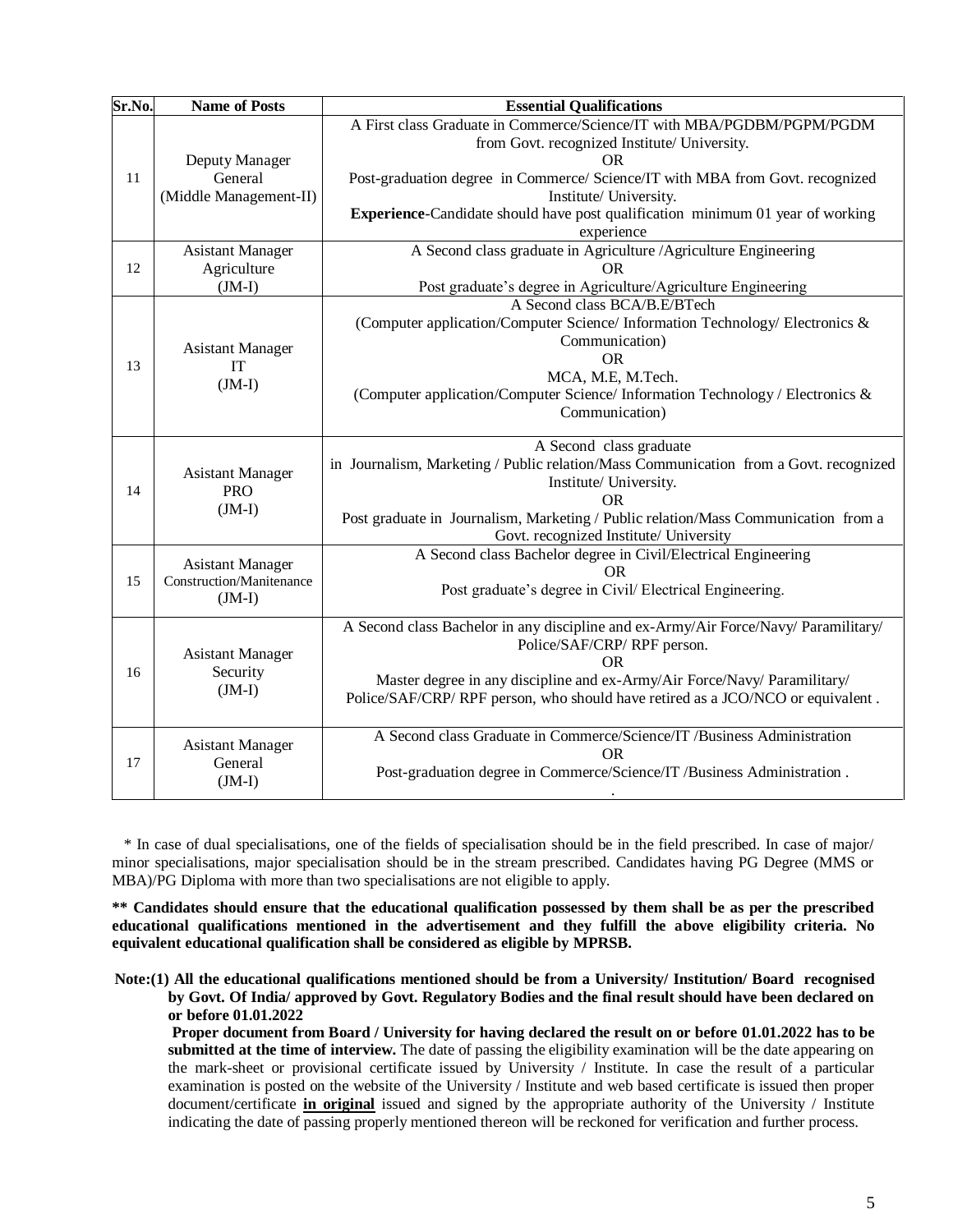- **(2)** Candidate should indicate the percentage obtained in Graduation calculated to the nearest two decimals in the online application. Where CGPA/OGPA is awarded, the same should be converted into percentage and indicated in online application. If called for interview, the candidate will have to produce a certificate issued by the appropriate authority inter alia stating that the norms of the University regarding conversion of grade into percentage and the percentage of marks scored by the candidate in terms of norms.
- **(3) Calculation of Percentage**: The percentage marks shall be arrived at by dividing the total marks obtained by the candidate in all the subjects in all semester(s)/year(s) by aggregate maximum marks (in all the subjects irrespective of honours / optional / additional optional subject, if any) multiplied by 100. This will be applicable for those Universities also where Class / Grade is decided on basis of Honours marks only. The fraction of percentage so arrived will be ignored i.e. 59.99% will be treated as less than 60% and 54.99% will be treated as less than 55%.

### **Total Emoluments :**

| 1. Senior Management-I (DGM) | Pay scale 91780-130060 | Total Emoluments Rs. 130690 Per Month |
|------------------------------|------------------------|---------------------------------------|
| Senior Management-II(AGM)    | Pay scale 83350-119310 | Total Emoluments Rs. 120159 Per Month |

**3 Middle Management-I (Manager) Pay scale 77150-112430 Total Emoluments Rs. 112412 Per Month**

- **4. Middle Management-II Dy.Manager) Pay scale 66700-99590 Total Emoluments Rs. 98187 Per Month**
- **5. Junior Management-I (Asstt.Manager) Pay scale 53550-90830 Total Emoluments Rs. 79875 Per Month**

#### **Age ( As on 25.02.2022)**

#### **For Senior Management I & II :**

Age minimum 18 years, Maximum 50 years(inclusive of all age relaxation parameter of Apex Bank service rule & MP Govt. Service rule)

i.e. a candidate must have been born not earlier than 26.02.1972 and not later than 25.02.2004 (both dates inclusive)

#### **For Middle Management I & II :**

Age minimum 18 years, Maximum 40 years(Not more than 45 year after obtaining age relaxation as under) i.e. a candidate must have been born not earlier than 26.02.1982 and not later than 25.02.2004 (both dates inclusive)

| Sr.<br>No. | Category                                                                                               | Age relaxation |
|------------|--------------------------------------------------------------------------------------------------------|----------------|
|            | Female Candidates                                                                                      | 5 years        |
| 2.         | Scheduled Caste/Schedules Tribe                                                                        | 5 years        |
| 3.         | Candidates already working in any Bank or Short Term<br>Credit Cooperative Structure of Madhya Pradesh | 5 years        |
| 4.         | Physically handicapped                                                                                 | 5 years        |

#### **Relaxation in upper age limit as under cumpulsion(Only for Madhya Pradesh State Domicile)**

#### **For Junior Management I** –

Age minimum 18 years Maximum 35 years (Not more than 45 year after obtaining age relaxation as under) i.e. a candidate must have been born not earlier than 26.02.1987 and not later than 25.02.2004 (both date inclusive).

#### **Relaxation in upper age limit as under cumpulsion(Only for Madhya Pradesh State Domicile)**

| Sr. | Category                                                                                               | Age relaxation |
|-----|--------------------------------------------------------------------------------------------------------|----------------|
| No. |                                                                                                        |                |
| 1.  | Female Candidates                                                                                      | 5 years        |
| 2.  | Scheduled Caste/Schedules Tribe                                                                        | 5 years        |
| 3.  | Candidates already working in any Bank or Short Term<br>Credit Cooperative Structure of Madhya Pradesh | 5 years        |
| 4.  | Physically handicapped                                                                                 | 5 years        |
|     | Ex-servicemen/Home Guard                                                                               | 5 years        |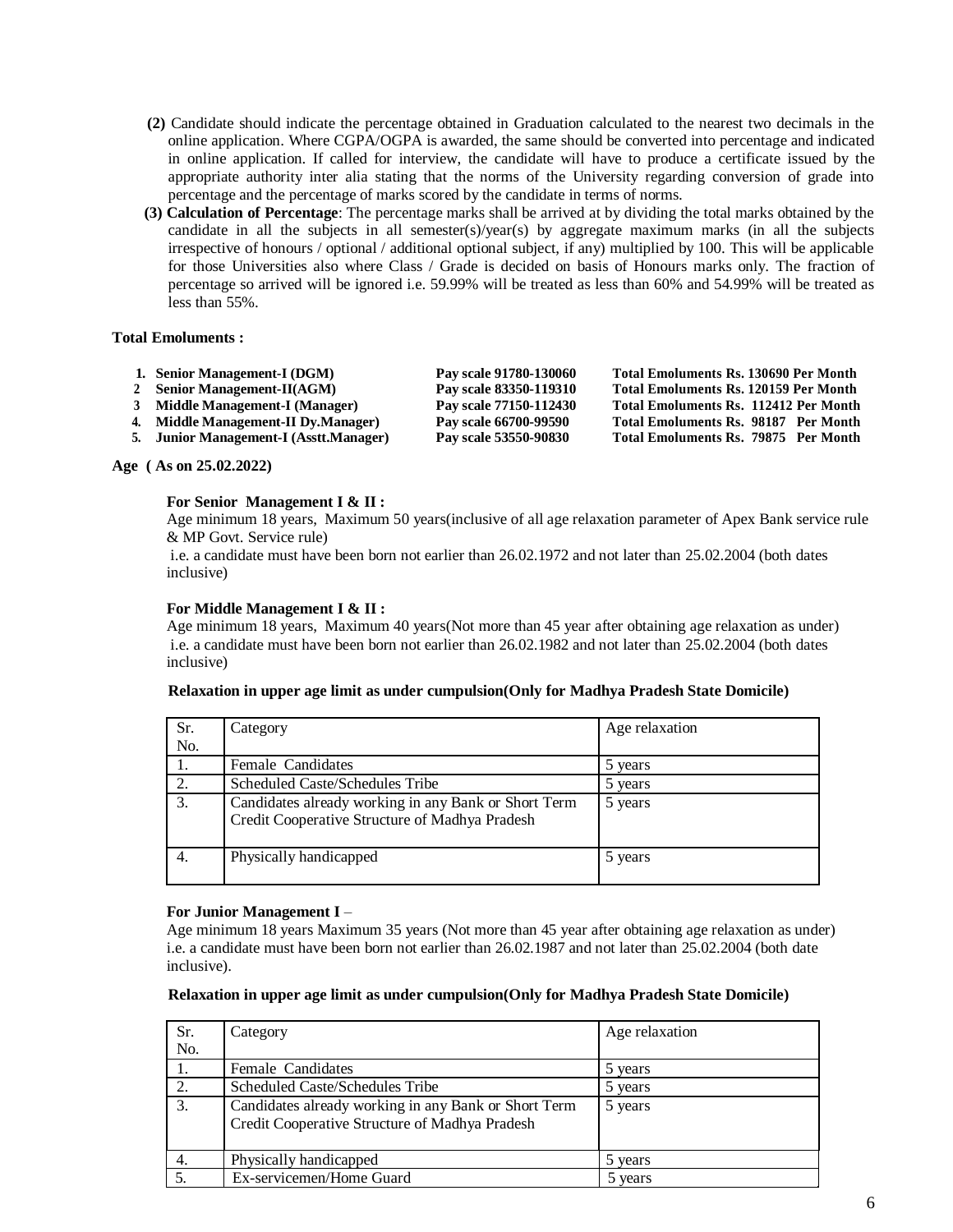# **NOTE:**

- i. Candidates asked for work experience and who are seeking age relaxation will be required to submit necessary certificate(s) in original/copies at the time of Interview and at any subsequent stage of the recruitment process.
- ii. Candidates belonging to SC/ST/Women/OBC and physically handicapped category, maximum age relaxation though cannot be clubbed with other relaxation of age provided elsewhere. But for female the age relaxation as provided against female & SC, ST will be allowed to be clubbed in arriving the age relaxation.
- iii. Degree of disability of Physically Handicapped candidates should not be less than 40% to avail benefits of age relaxation and Reservation benefits under this category.
- iv. Selected Physically handicapped candidates will have to submit a Medical Certificate from competent authority that he/she is physically fit and competent to perform his/her duty for the selected post.
- v. Reservation and age relaxation benefits will be given only for the candidates having valid domicile of Madhya Pradesh. Eligible candidates seeking for reservation and age relaxation benefits will have to produce a State domicile and Caste certificate issued by the competent authority.

The Candidates seeking reservation will have to submit Madhya Pradesh Domicile Certificate and Caste Certificate issued by Competent Authority of MP Govt. in original duly issued by the competent authority at the time of final selection.

- vi Candidates who are registered with M.P. Employment Portal will only be eligible to make an application for the advertised post.
- vii This advertisement is being published as per the sanction letters dated 21.11.2019, 20.01.2020 and 10.11.2020 issued by Registrar Cooperative Societies, Madhya Pradesh.
- **viii** Candidate will be allowed to participate and register for any one post and will not be allowed to apply on multiple posts. In case any candidate apply for more than one post or more than once for a single post, only the latest application will be considered.

## **HOW TO APPLY**

## **DETAILED GUIDELINES/PROCEDURES FOR**

- **A. APPLICATION REGISTRATION**
- **B. PAYMENT OF FEES**
- **C. DOCUMENT SCAN AND UPLOAD**

# **Candidates can apply online only from 25.01.2022 to 25.02.2022 and no other mode of application will be accepted. IMPORTANT POINTS TO BE NOTED BEFORE REGISTRATION**

Before applying online, candidates should-

- **(i) scan there :** 
	- $photograph$  (4.5cm  $\times$  3.5cm)
	- **signature (with black ink)**
	- **left thumb impression (on white paper with black or blue ink)**
	- **a hand written declaration (on a white paper with black ink) (text given below) ensuring that the all these scanned documents adhere to the required specifications as given in Annexure III to this Advertisement.**
- **(ii) Signature in CAPITAL LETTERS will NOT be accepted.**
- **(iii) The left thumb impression should be properly scanned and not smudged. (**If a candidate is not having left thumb, he/she may use his/ her right thumb for applying.)
- **(iv) The text for the hand written declaration is as follows –**

*"I, \_\_\_\_\_\_\_ (Name of the candidate), hereby declare that all the information submitted by me in the application form is correct, true and valid. I will present the supporting documents as and when required."* 

- **(v) The above mentioned hand written declaration has to be in the candidate's hand writing and in English only. If it is written and uploaded by anybody else or in any other language, the application will be considered as invalid. (**In the case of Visually Impaired candidates who cannot write may get the text of declaration typed and put their left hand thumb impression below the typed declaration and upload the document as per specifications.)
- (vi) **Keep the necessary details/documents ready to make** Online Payment **of the requisite application fee/ intimation charges**
- **(vii) Have a valid personal email ID and mobile no., which should be kept active till the completion of this Recruitment Process. Bank may send intimation to download call letters for the Examination etc. through the registered e-mail ID. In case a candidate does not have a valid personal e-mail ID, he/she should create his/her new e-mail ID and mobile no. before applying on-line and must maintain that email account and mobile number.**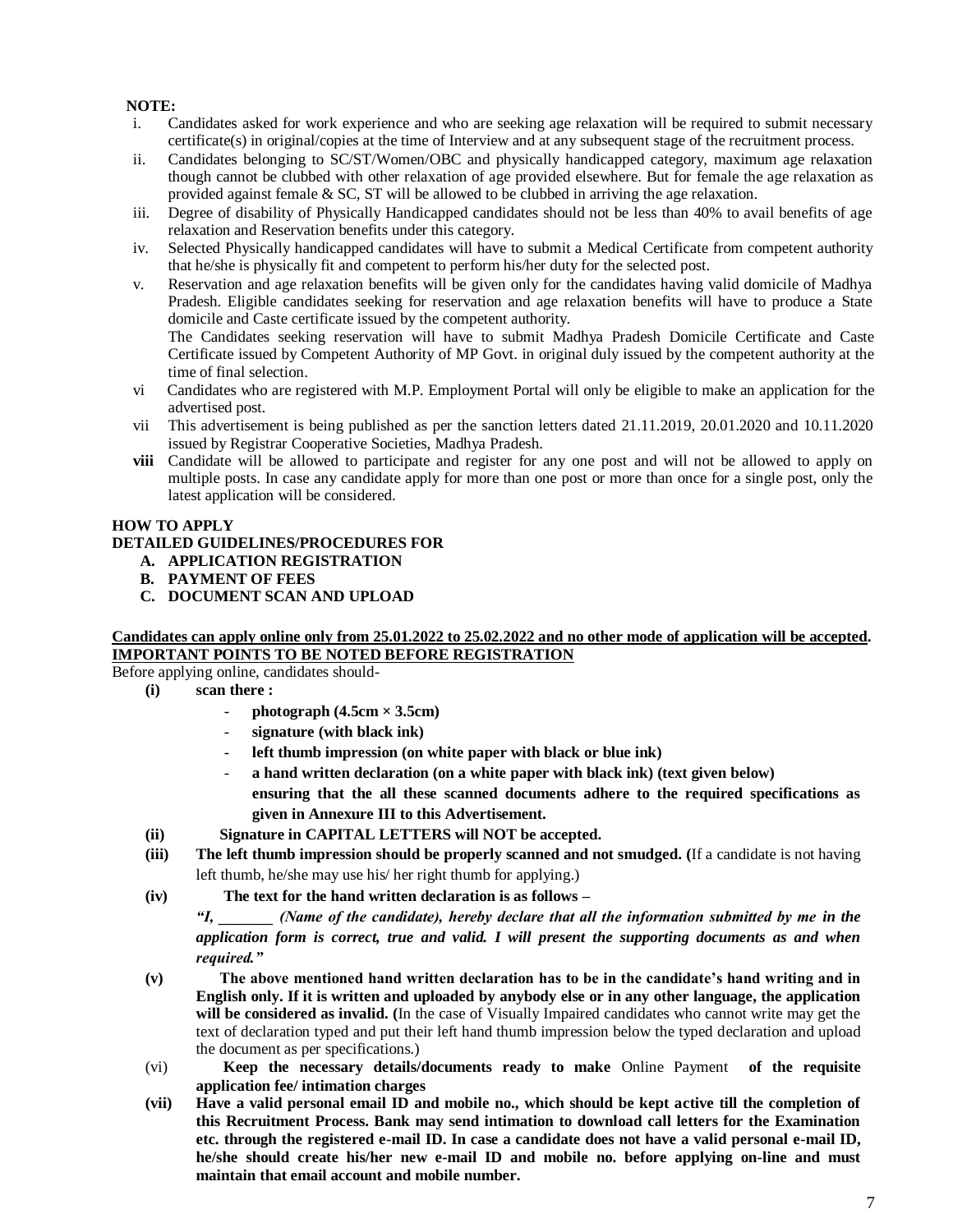#### **APPLICATION FEES/ INTIMATION CHARGES (NON REFUNDABLE)PAYMENT OF FEE ONLINE** :**- 25.01.2022 TO 25.02.2022**

Bank Transaction charges for Online Payment of application fees/intimation charges will have to be borne by the candidate.

## **A. Application Registration**

- 1. Candidates to go to the Apex bank website www.apexbank.in click on the option "**APPLY ONLINE**" which will open a new screen.
- 2. To register application, choose the tab "**Click here for New Registration**" and enter Name, Contact details and Email-id. A Provisional Registration Number and Password will be generated by the system and displayed on the screen. Candidate should note down the Provisional Registration Number and Password. An Email & SMS indicating the Provisional Registration number and Password will also be sent.
- 3. In case the candidate is unable to complete the application form in one go, he / she can save the data already entered by choosing "SAVE AND NEXT" tab. Prior to submission of the online application candidates are advised to use the "SAVE AND NEXT" facility to verify the details in the online application form and modify the same if required. Visually Impaired candidates should fill the application form carefully and verify/ get the details verified to ensure that the same are correct prior to final submission.
- 4. Candidates are advised to carefully fill and verify the details filled in the online application themselves as no change will be possible/ entertained after clicking the COMPLETE REGISTRATION button.
- 5. The Name of the candidate or his /her Father/ Husband etc. should be spelt correctly in the application as it appears in the Certificates/ Mark sheets/Identity proof. Any change/alteration found may disqualify the candidature.
- 6. Validate your details and Save your application by clicking the 'Validate your details' and 'Save & Next' button.
- 7. Candidates can proceed to upload Photo, Signature, Left thumb impression and Hand written declaration as per the specifications given in the Guidelines for Scanning and Upload of Photograph, Signature, Left thumb impression and Hand written declaration detailed under point "C".
- 8. Candidates can proceed to fill other details of the Application Form.
- 9. Click on the Preview Tab to preview and verify the entire application form before COMPLETE REGISTRATION.
- 10. Modify details, if required, and click on COMPLETE REGISTRATION ONLY after verifying and ensuring that the photograph, Signature, Left thumb impression and Hand written declaration uploaded and other details filled by you are correct.
- 11. Click on 'Payment' Tab and proceed for payment.
- 12. Click on 'COMPLETE REGISTRATION ' button.
- 13. Candidate shall not be allowed to appear in the online examination without Admission card/ Call letter and other required documents for identity verification.
- 14. The name of the candidate or his/her father/husband and the Date of Birth shall be indicated in the application form as it appears in the  $10<sup>th</sup>$  12th class mark sheet / certificate as well as on the valid Identity Card. Any change/alteration found may disqualify the candidature.

## B. **PAYMENT OF FEES**

## **ONLINE MODE**

- 1. The application form is integrated with the payment gateway and the payment process can be completed by following the instructions.
- 2. The payment can be made by using Debit Cards (RuPay/Visa/MasterCard/Maestro), Credit Cards, Internet Banking, IMPS, Cash Cards/ Mobile Wallets.
- 3. After submitting your payment information in the online application form, PLEASE WAIT FOR THE INTIMATION FROM THE SERVER. DO NOT PRESS BACK OR REFRESH BUTTON IN ORDER TO AVOID DOUBLE CHARGE
- 4. On successful completion of the transaction, an e-Receipt will be generated.
- 5. Non-generation of 'E-Receipt' indicates PAYMENT FAILURE. On failure of payment, Candidates are advised to login again using their Provisional Registration Number and Password and repeat the process of payment.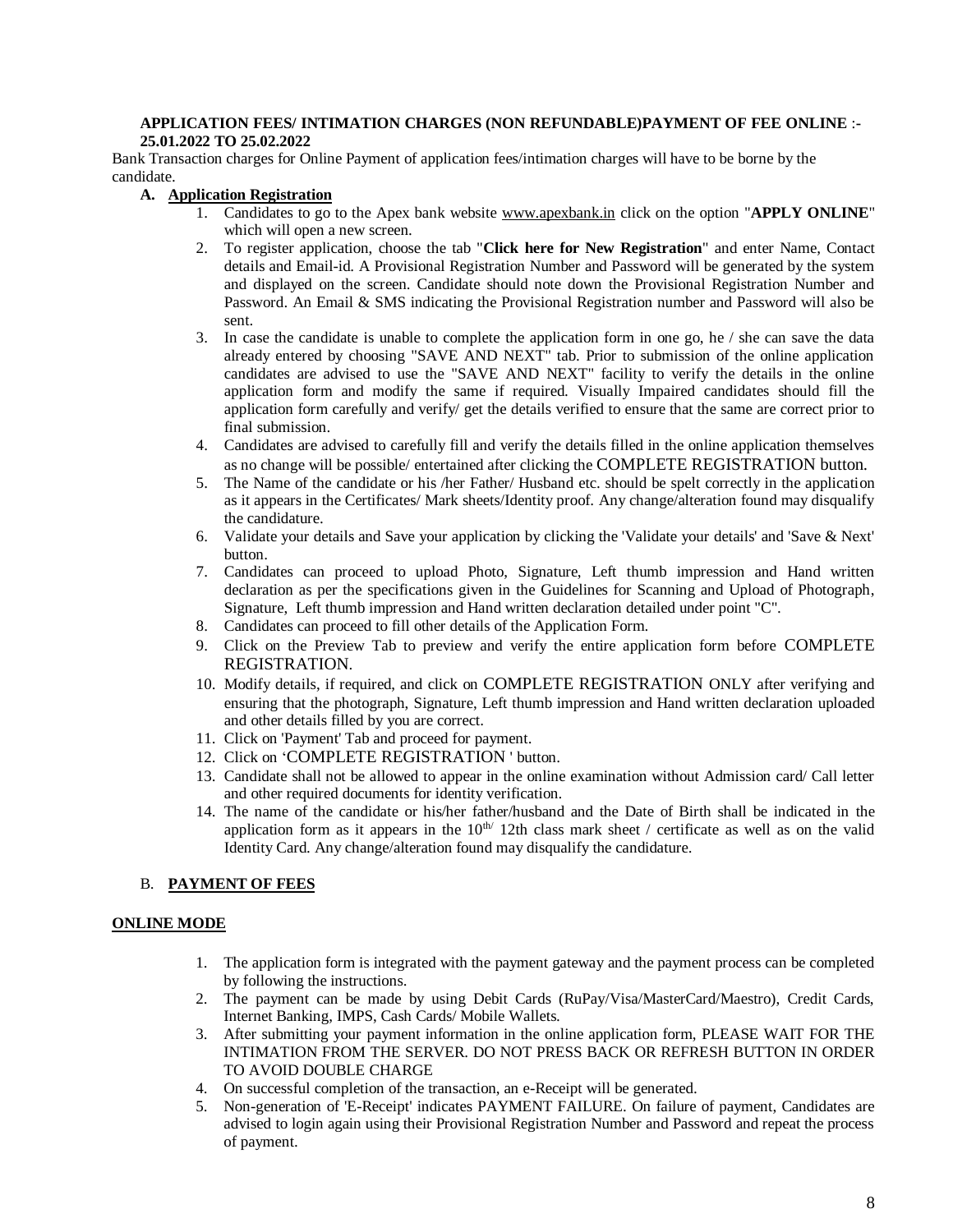- 6. Candidates are required to take **a printout of the e-Receipt** and online Application Form containing fee details .**Please note that if the same cannot be generated, online transaction may not have been successful**.
- 7. For Credit Card users: All charges are listed in Indian Rupee. If you use a non-Indian credit card, your bank will convert to your local currency based on prevailing exchange rates.
- 8. To ensure the security of your data, please close the browser window once your transaction is completed.
- **9. There is facility to print application form containing fee details after payment of fees.**
- C. Guidelines for scanning and Upload of Documents

Before applying online a candidate will be required to have a scanned (digital) image of his/her photograph signature, left thumb impression and the hand written declaration as per the specifications given below.

Photograph Image:  $(4.5cm \times 3.5cm)$ 

- **-** Photograph must be a recent passport style colour picture.
- **-** Make sure that the picture is in colour, taken against a light-coloured, preferably white, background.
- **-** Look straight at the camera with a relaxed face
- **-** If the picture is taken on a sunny day, have the sun behind you, or place yourself in the shade, so that you are not squinting and there are no harsh shadows
- **-** If you have to use flash, ensure there's no "red-eye"
- **-** If you wear glasses make sure that there are no reflections and your eyes can be clearly seen.
- **-** Caps, hats and dark glasses are not acceptable. Religious headwear is allowed but it must not cover your face.
- **-** Dimensions 200 x 230 pixels (preferred)
- **-** Size of file should be between 20kb–50 kb
- **-** Ensure that the size of the scanned image is not more than 50kb. If the size of the file is more than 50 kb, then adjust the settings of the scanner such as the DPI resolution, no. of colours etc., during the process of scanning.

## **Signature**, **left thumb impression and hand-written declaration Image**:

- **-** The applicant has to sign on white paper with Black Ink pen.
- **-** Dimensions 140 x 60 pixels (preferred)
- **-** Size of file should be between 10kb 20kb for signature and 20kb 50kb for left thumb impression.
- **-** Ensure that the size of the scanned image is not more than 20kb

# **Left thumb impression:**

- The applicant has to put his left thumb impression on a white paper with black or blue ink.
- $\circ$  File type: jpg / jpeg
- $\circ$  Dimensions: 240 x 240 pixels in 200 DPI (Preferred for required quality) i.e 3 cm  $*$  3 cm (Width  $*$ Height)
- $\circ$  File Size: 20 KB 50 KB

## **Hand-written declaration:**

- The applicant has to write the declaration in English clearly on a white paper with black ink.
	- o File type: jpg / jpeg
	- o Dimensions: 800 x 400 pixels in 200 DPI (Preferred for required quality) i.e 10 cm \* 5 cm (Width \* Height)
	- o File Size: 50 KB 100 KB
- The signature, left thumb impression and the hand written declaration should be of the applicant and not by any other person.
- If the Applicant's signature on the attendance sheet or Call letter, signed at the time of the examination, does not match the signature uploaded, the applicant will be disqualified.
- Signature / Hand written declaration in CAPITAL LETTERS shall NOT be accepted.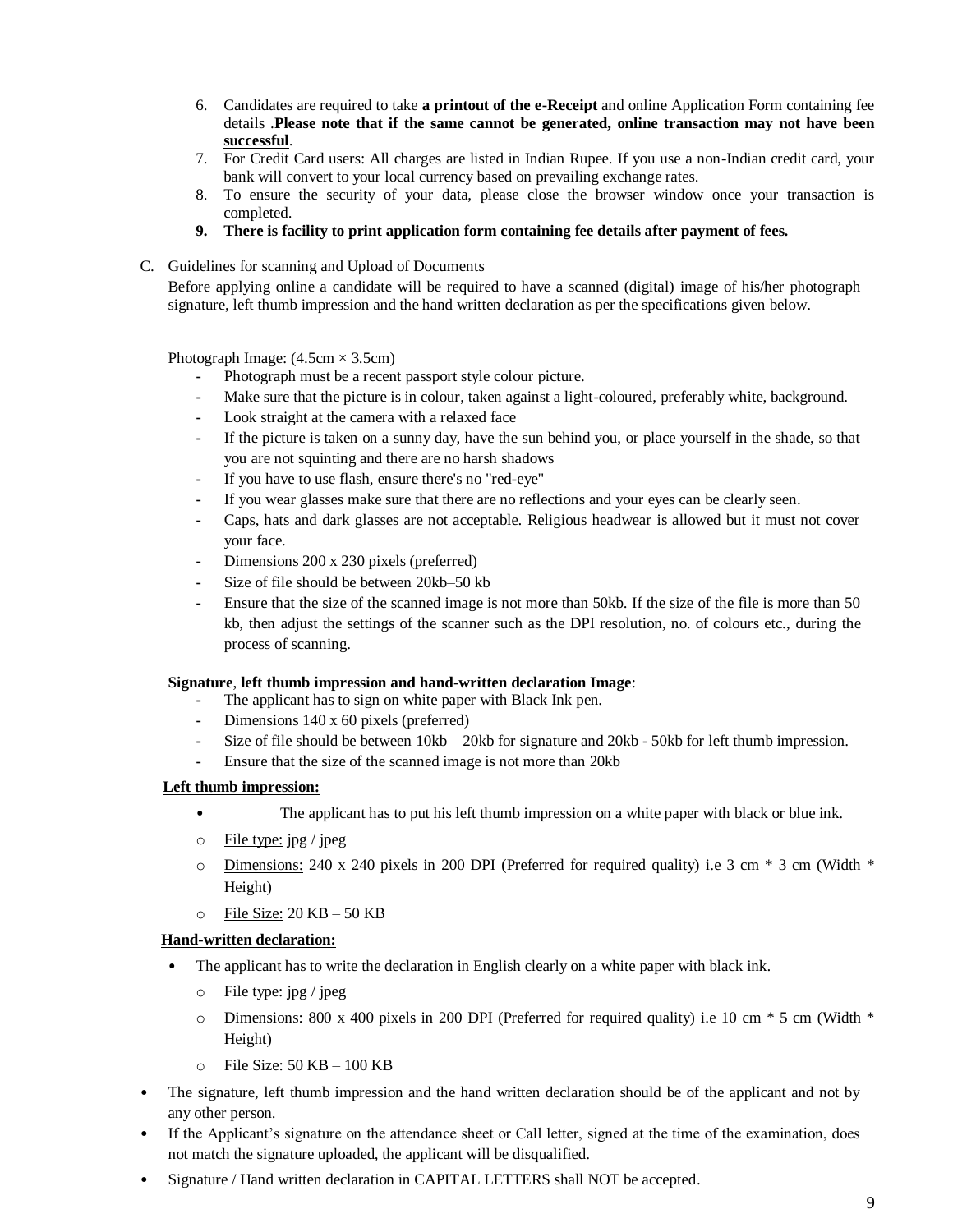Scanning the documents:

- Set the scanner resolution to a minimum of 200 dpi (dots per inch)
- Set Colour to True Colour
- File Size as specified above
- Crop the image in the scanner to the edge of the photograph/signature/ left thumb impression / hand written declaration, then use the upload editor to crop the image to the final size (as specified above).
- The image file should be JPG or JPEG format. An example file name is: image01.jpg or image01.jpeg
- Image dimensions can be checked by listing the folder files or moving the mouse over the file image icon.
- Candidates using MS Windows/MSOffice can easily obtain documents in .jpeg format by using MS Paint or MSOffice Picture Manager. Scanned documents in any format can be saved in .jpg / .jpeg format by using 'Save As' option in the File menu. Size can be adjusted by using crop and then resize option.

## **Procedure for Uploading the documents**

- While filling in the Online Application Form the candidate will be provided with separate links for uploading photograph/signature/ left thumb impression and hand written declaration
- Click on the respective link "Upload Photograph/signature/ left thumb impression / hand written declaration"
- Browse and Select the location where the Scanned Photograph/signature/ left thumb impression / hand written declaration file has been saved.
- Select the file by clicking on it
- Click the 'Open/Upload' button Your Online Application will not be registered unless you upload your Photograph/signature/ Left thumb impression and hand written declaration as specified.
- If the file size and format are not as prescribed, an error message will be displayed.
- Preview of the uploaded image will help to see the quality of the image. In case of unclear / smudged, the same may be re-uploaded to the expected clarity /quality.

## **Note:**

- (1) In case the face in the photograph or signature or left thumb impression or the hand written declaration is unclear / smudged the candidate's application may be rejected.
- (2) After uploading the Photograph/signature/ left thumb impression / hand written declaration in the online application form candidates should check that the images are clear and have been uploaded correctly. In case the Photograph/signature/ left thumb impression or the hand written declaration is not prominently visible, the candidate may edit his/ her application and re-upload his/ her photograph or signature or left thumb impression or the hand written declaration, prior to submitting the form.
- (3) Candidate should also ensure that photo is uploaded at the place of photo and signature at the place of signature. If photo in place of photo and signature in place of signature is not uploaded properly, candidate will not be allowed to appear for the exam.
- (4) Candidate must ensure that Photo to be uploaded is of required size and the face should be clearly visible.
- (5) If the photo is not uploaded at the place of Photo Admission for Examination will be rejected/denied. Candidate him/herself will be responsible for the same.
- (6) Candidates should ensure that the signature uploaded is clearly visible
- (7) After registering online candidates are advised to take a printout of their system generated online application forms.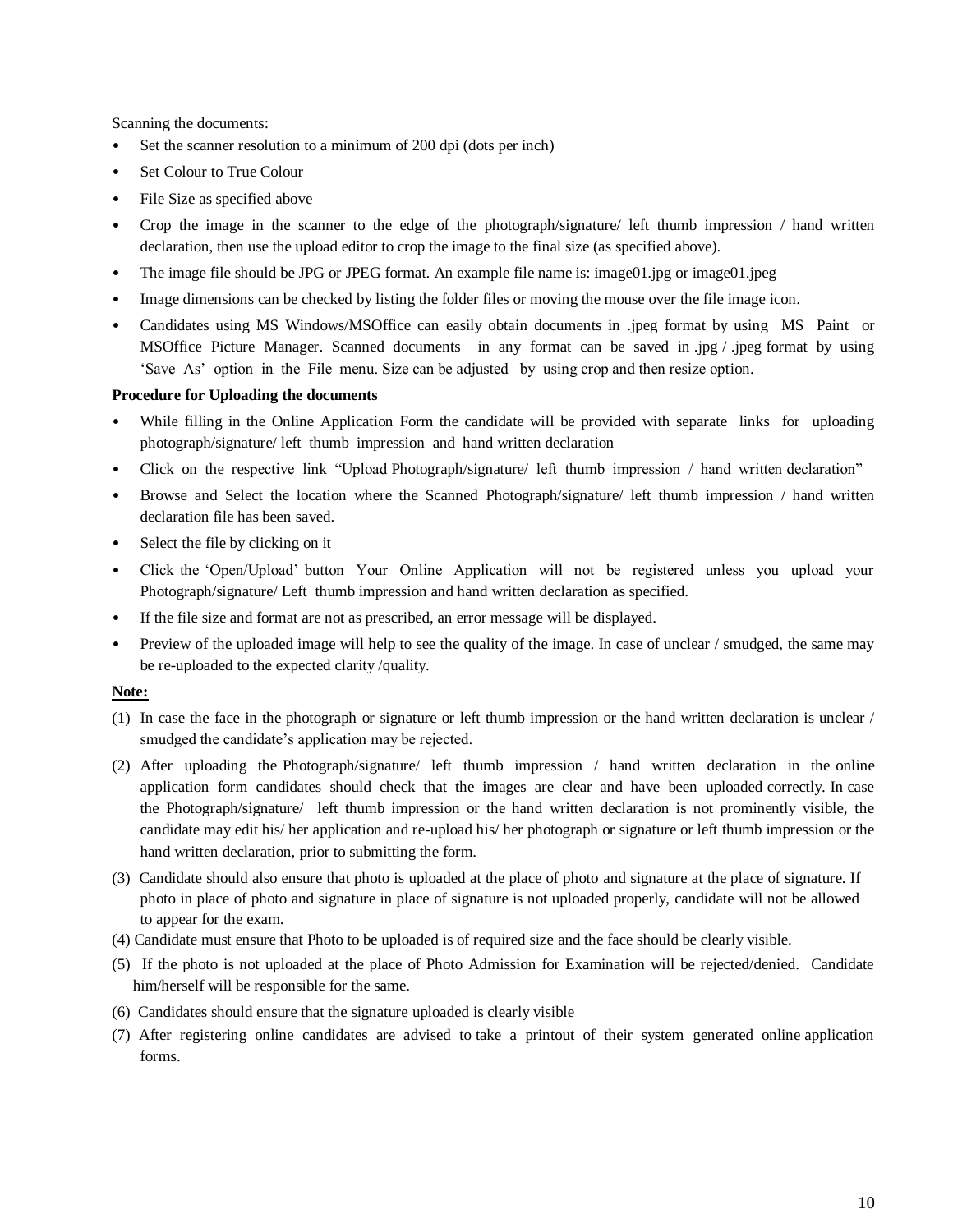#### **DOWNLOAD OF CALL LETTER**

Candidates will have to visit Bank's website for downloading call letters for online test. Intimation for downloading call letter will also be sent through email/SMS. . Once the candidate clicks the relevant link, he/she can access the window for call letter download. The candidate is required to use (i) Registration Number/Roll Number (ii) Password/Date of Birth for downloading the call letter. Candidate needs to affix recent recognizable photograph on the call letter, preferably the same as provided during registration, and appear at the examination centre with (i) Call Letter (ii) Photo Identity Proof as stipulated below and also specified in the call letter, and photocopy of the same Photo Identity Proof as brought in original.

**Candidates reporting late** i.e. after the reporting time specified on the Call Letter for Examination will not be permitted to take the examination. The reporting time mentioned on the call letter will be prior to the Start time of the test. Though the duration of the examination is 140 minutes, candidates may be required to be at the venue for about 4 hours including the time required for completion of various formalities such as verification and collection of various requisite documents, logging in, giving of instructions.

#### **PHOTO– Capturing and Verification**

- 1- A photo of candidate is captured on the day of exam. This is a part of SD model. This photo can be matched at a later stage like interview or joining of the candidates.
- 2- Thumb impression can be captured on the call letter on the day of exam. Candidates will be asked to bring their own stamp pad for this purpose so as to avoid any risk of infection.

## **GUIDELINES FOR PERSONS WITH DISABILITY USING A SCRIBE:**

- (i) The visually impaired candidates whose writing speed adversely affected permanently for any reason can use their own scribe at their cost during the online examination, subject to limits specified below. In all such cases where a scribe is used , the following rules will apply :
	- $\Box$  The candidates will have to arrange his/her own scribe at his/her own cost.
	- $\Box$  The scribe arranged by the candidates should not be a candidate for the same examination if violation of the above is detected at any stage of the process, candidature of both the candidates and the scribe will be cancelled. Candidates eligible for and who wish to use the services of a scribe in the examination should invariably carefully indicate the same in the online application form. Any subsequent request may not be favourably entertained.
	- $\Box$  A person acting as a scribe for one candidate cannot be scribed for another candidate.
	- $\Box$  Scribe should not answer on his/her own. Any such behaviour observed will result in cancellation of candidature.
	- $\Box$  The scribe may be from any academic stream. However, for specialised officer post, the scribe should be from an academic stream different from that described for the post.
	- $\Box$  Both the candidates as well as scribe will have to give a suitable undertaking confirming that the scribe fulfils all the stipulated eligibility criteria for a scribe mentioned above. Further in case it later transpires that he/she did not fulfil any laid down eligibility criteria or suppressed material facts, the candidature of the applicant will stand cancelled, irrespective of the result of online examination.
	- $\Box$  Those candidates who use a scribe shall be eligible for compensatory time of 20 minutes for every hour of the examination or as otherwise advised.
	- $\Box$  Only candidates registered for compensatory time will be allowed such concessions, since compensatory time given to candidates shall be system based, it shall not be possible for the test conducting agency to allow such time if he/she is not registered for the same. Candidates not registered for compensatory time shall not be allowed such concession.
	- $\Box$  During the exam, at any stage, if it is found that scribe is independently answering the questions, the exam session will be terminated and candidate's candidature will be cancelled. The candidature of such candidates using the services of a scribe will also be cancelled if it is reported after the examination by the test administrator personnel that the scribe independently answered the questions.

#### (ii) **Guidelines for candidates with locomotors disability and cerebral palsy:**

A compensatory time of 20 minutes per hour or otherwise advised shall be permitted for the candidates with loco motor disability and cerebral palsy where dominant (writing) extremity is affected to the extent of slowing the performance of function (minimum of 40% impairment).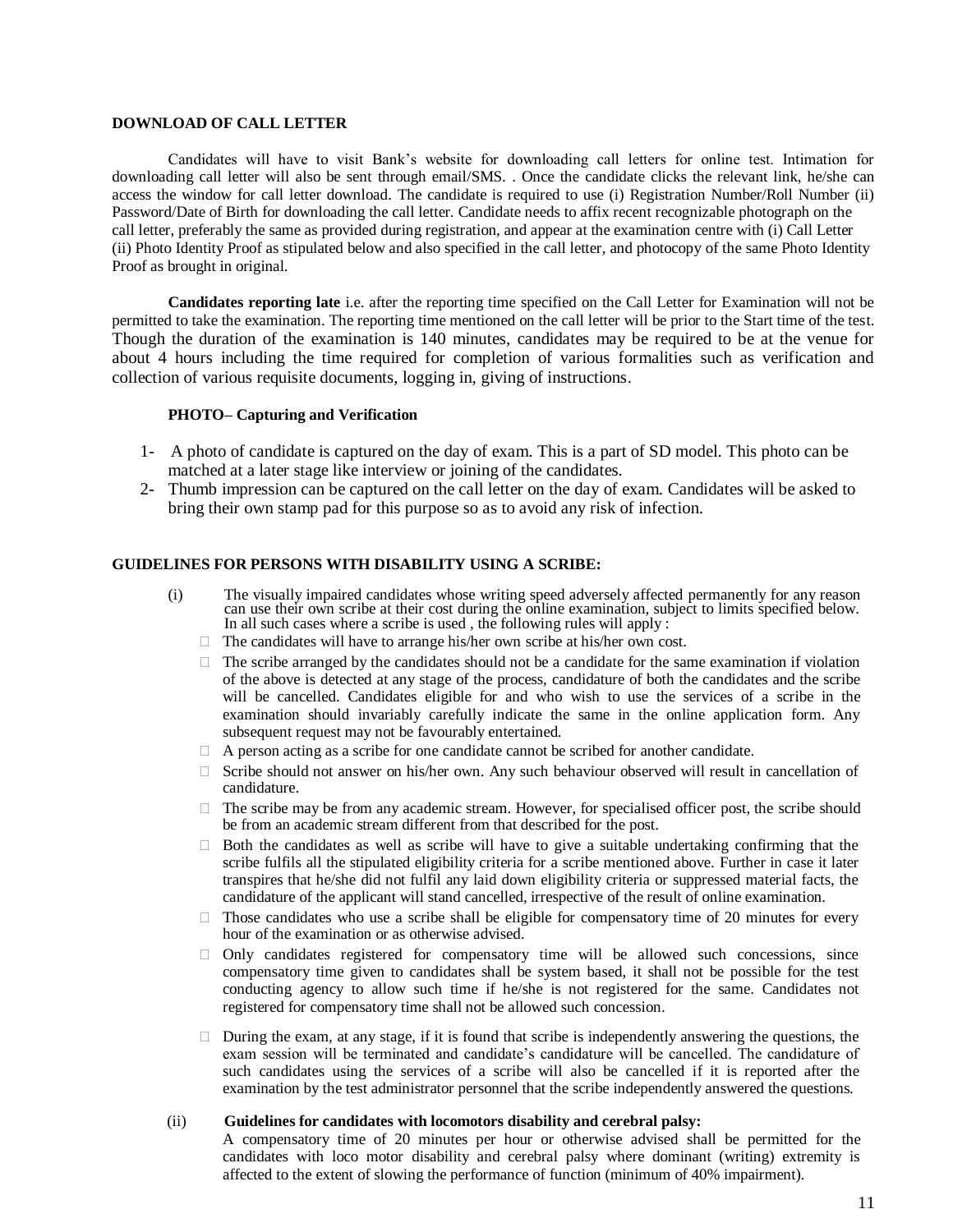## (iii) **Guidelines for visually impaired candidates :**

- $\Box$  Visually impaired candidates (who suffer from not less than 40% of disability) may opt to view the contents of the test in magnified font and all such candidates will be eligible for compensatory time of 20 minutes for every hour or otherwise advise of examination.
- $\Box$  The facility of viewing the contents of the test in magnifying font will be available to Visually Impaired candidates
- $\Box$  These guidelines are subject to change in terms of Govt. of MP guidelines/clarifications if any from time to time.

### **EWS (Economically Weaker Section)**

- 1. Persons who are not covered under the existing scheme of reservations to the Scheduled Castes, the Schedule Tribes and the Other Backward Classes and whose family has gross annual income below Rs.8.00 lakh (Rupees eight lakh only) are to be identified as EWSs for benefit of reservation. The income shall include income from all sources i.e. salary, agriculture, business, profession etc. and it will be income for the financial year prior to the year of application. Also persons whose family owns or possesses any of the following assets shall be excluded from being identified as EWSs, irrespective of the family income:
	- i.) 5 acres of Agricultural Land and above;
	- ii.) Residential flat of 1000 sq. ft. and above;
	- iii.) Residential plot of 100 sq. yards and above in notified municipalities;
	- iv.) Residential plot of 200 sq. yards and above in areas other than the notified municipalities.
- 2. The property held by a "Family" in different locations or different places / cities would be clubbed while applying the land or property holding test to determine EWS status.
- 3. The benefit of reservation under EWS can be availed upon production of an Income and Asset Certificate issued by a Competent Authority. The Income and Asset Certificate issued by any one of the Authorities as notified by the Government of India in the prescribed format shall only be accepted as proof of candidate's claim as belonging to EWS. The candidates shortlisted for document verification/interview shall be required to bring the requisite certificate as specified by the Government of India at the time of appearing for the process of document verification/interview.
- 4. The term "Family" for this purpose will include the person who seeks benefit of reservation, his/her parents and siblings below the age of 18 years as also his/her spouse and children below the age of 18 years.
- 5. The instructions issued by the Government of Madhya Pradesh in this regard from time to time shall be adhered to.

 Disclaimer: EWS Vacancies are tentative and subject to further directives of Government of Madhya Pradesh and outcome of any litigation.

 These guidelines are subject to change in terms of Government of Madhya Pradesh guidelines/ clarifications, if any, from time to time.

#### **The structure of the Examinations which will be conducted online will be as follows**:

#### **Online Examination:**

Deputy General Manager (Senior Management-I) Assistant General Manager (Senior Management-II) Manager(Middle Management-I) Deputy Manager (Middle Management-II) and Assistant Manager (Junior Management-I)

| S.No. | Name of Test(Not in<br>Sequence) | No. of<br><b>Questions</b> | Max.<br><b>Marks</b> | <b>Version</b>      | <b>Time allotted</b><br>for each<br>test(Separately<br>timed) |
|-------|----------------------------------|----------------------------|----------------------|---------------------|---------------------------------------------------------------|
|       | Professional Knowledge           | 40                         | 40                   | English and         | <b>30 Minutes</b>                                             |
|       | Reasoning                        | 40                         | 40                   | Hindi except        | <b>30 Minutes</b>                                             |
| 3     | English Language                 | 40                         | 40                   | test of             | <b>30 Minutes</b>                                             |
|       | <b>General Awareness</b>         | 40                         | 40                   | English<br>Language | <b>20 Minutes</b>                                             |
|       | Quantitative Aptitude            | 40                         | 40                   |                     | <b>30 Minutes</b>                                             |
|       | <b>Total</b>                     | <b>200</b>                 | <b>200</b>           |                     | <b>140 Minutes</b>                                            |

**NOTE –** Candidates up to 3 times of vacant posts will qualify to appear for personal interview. (i.e. Top three as per standing in the merit list against each advertised post)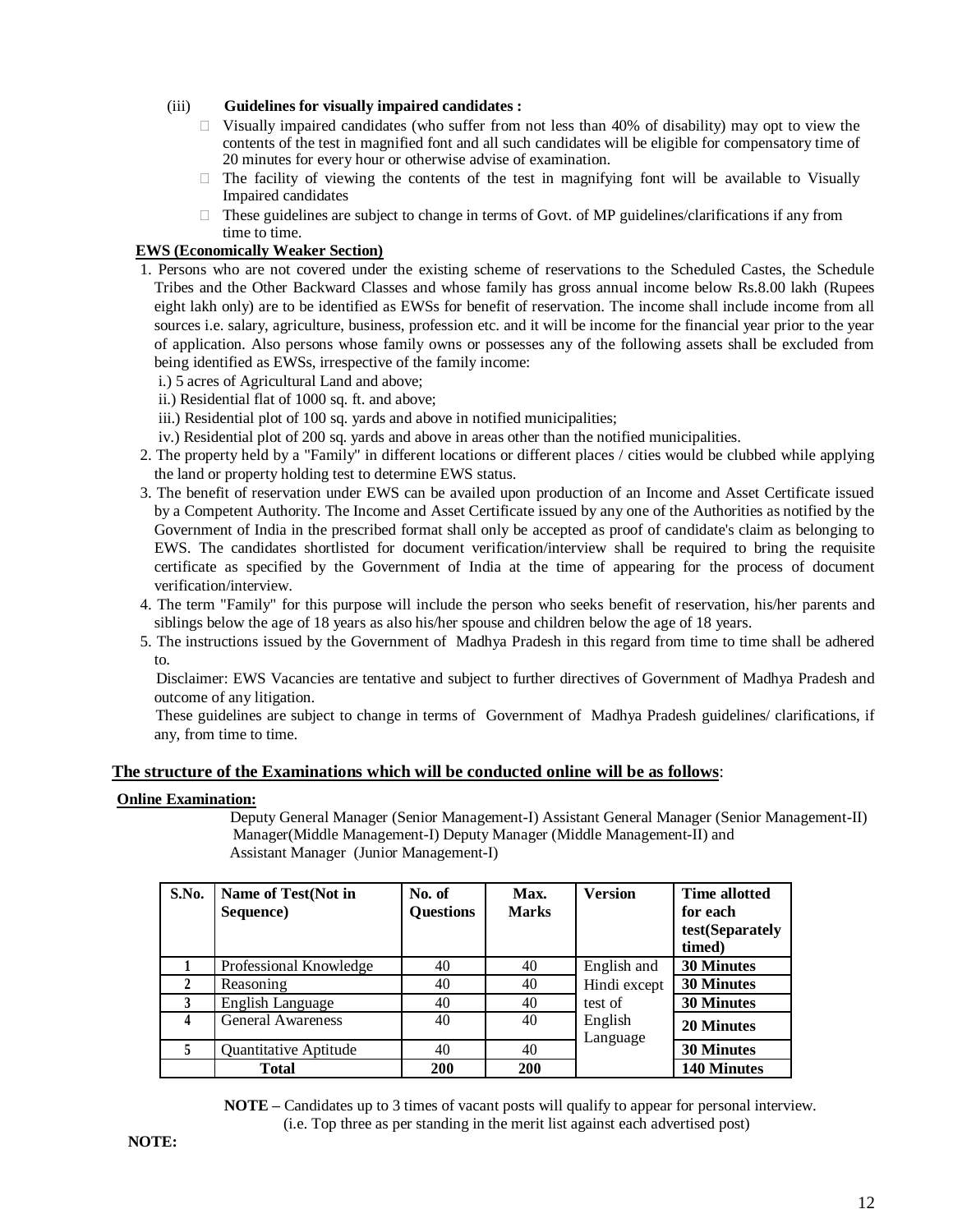- i. For every wrong answer, 0.25% marks shall be deducted. In the online examination the question paper shall be of objective type multiple choice providing 5 alternates as answers. The question paper shall be both in English and Hindi.
- ii. Online examination will consist of two stages i.e. online examination and personal interview. Online examination and personal interview will be of 200 and 20 marks separately.
- iii. Merit of the candidates applying will be decided on the basis of total marks obtained in the online examination and Interview. Waiting list of the candidates will be prepared up to minimum one and up to 50 percent of the total vacant posts. Validity of such merit list will be one year from the date of publication of result.
- iv. The common gradation list postwise and categorywise shall be prepared on the basis of total marks obtained in Online examination and personal interview.
- v. For each advertised post minimum 10 times application registration would be must to conduct online examination for that post.

## **Process for Arriving at Scores :**

The Scores of Online Examination are obtained by adopting the following procedure:

- i. Number of questions answered correctly by a candidate in each objective test is considered for arriving at the Corrected Score after applying penalty for wrong answers.
- ii. The Corrected Scores so obtained by a candidate are made equivalent to take care of the minor difference in difficulty level, if any , in each of the objective tests held in different sessions to arrive at the Equated Scores.\*

\*Scores obtained by candidates on any test are equated to the base form by considering the distribution of scores of all the forms.

iii. Test wise scores and scores on total is reported with decimal point up to 2 digits.

#### **Note: Cut-offs are applied in three stages.**

- i.) On scores in individual tests of English Language.
- ii.) On Score in individual tests of Professional Knowledge
- iii.) On total score.

The candidates will have to obtain minimum 30% marks in English language, 40% marks in Professional Knowledge and 40% marks out of total marks in online examination shall be considered as passed/qualified. However, further process will be restricted to upto 3 times of vacant post for personnel interview i.e. Top three as per standing in the merit list against each advertised post

#### **CUTOFF SCORE (ONLINE EXAMINATION)**

 Cut-offs are applied in three stages for Senior Management-I, Senior Management-II, Middle Management I and II and Junior Managementt-I

- i) On score in individual test of English language (30%)
- ii) Professsional knowledge (40%)
- iii) On Total score (40%)

Final selection will be on the basis of total marks of online examination and personal interview.

# **IDENTITY VERIFICATION**

In the examination hall as well as at the time of interview, the call letter along with original and a photocopy of the candidate's currently valid photo identity (bearing exactly the same name as it appears on the call letter) such as PAN Card/ Passport/ Permanent Driving Licence/ Voter's Card/ Bank Passbook with photograph/ Photo identity proof issued by a Gazzetted Officer on official letterhead along with photograph / Photo identity proof issued by a People's Representative on official letterhead along with photograph / valid recent Identity Card issued by a recognized College/ University/ Aadhar card/ E-Aadhar Card with a photograph/ Employee ID/ Bar Council Identity Card with photograph should be submitted to the invigilator for verification. The candidate's identity will be verified with respect to his/her details on the call letter, in the Attendance List and requisite documents submitted. If identity of the candidate is in doubt the candidate may not be allowed to appear for the Examination.

Ration Card and Learner's Driving License are **not** valid id proof.

**Note:** Candidates have to produce in original the photo identity proof and submit photocopy of the photo identity proof along with Examination call letter as well as the Interview Call Letter while attending the examination/ interview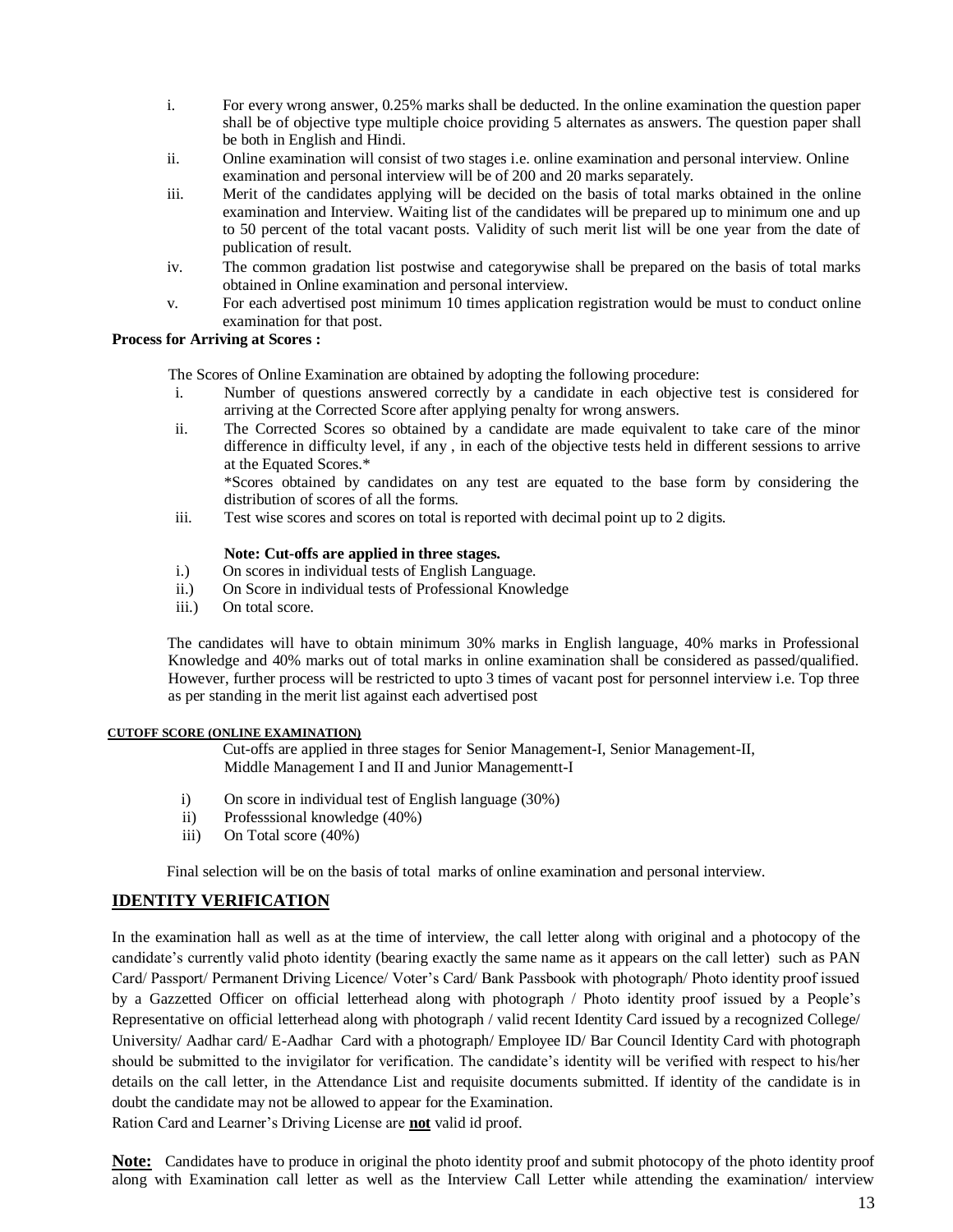respectively, without which they will not be allowed to take up the examination/ interview. Candidates must note that the name as appearing on the call letter (provided during the process of registration) should exactly match the name as appearing on the photo identity proof. Female candidates who have changed first/last/middle name post marriage must take special note of this. If there is any mismatch between the name indicated in the Call Letter and Photo Identity Proof the candidate will not be allowed to appear for the examination. In case of candidates who have changed their name, will be allowed only if they produce original Gazette notification / their original marriage certificate / affidavit in original.

## **EXAMINATION CENTRES:**

The online examination shall be conducted at various centres. The candidate shall have to indicate his/her preference **for 4 centres** in the application form from the following:-

| Sr.No. | <b>State</b>   | Name of City  |
|--------|----------------|---------------|
|        | Madhya Pradesh | <b>Bhopal</b> |
|        | Madhya Pradesh | Gwalior       |
|        | Madhya Pradesh | Indore        |
|        | Madhya Pradesh | Jabalpur      |
|        | Madhya Pradesh | Sagar         |
|        | Madhya Pradesh | Satna         |
|        | Madhya Pradesh | Ujjain        |

The examination will be conducted online on the venues given in the respective call letters.

- 1. No request for change of post applied for centre/venue/date/session for Examination shall be entertained.
- 2. MPRSB, however, reserves the right to cancel any of the Examination Centre and/ or add some other Centre at its discretion, depending upon the response, administrative feasibility etc.
- 3. MPRSB reserves the right to allot the candidate any centre other than one he/she has opted for.
- 4. Candidate will appear for the examination at an Examination Centre at his/her own risk and expenses and MPRSB will not be responsible for any injury or losses etc. of any nature.
- 5. Choice of centre once exercised by the candidate will be final.
- 6. If sufficient number of candidates does not opt for a particular centre for "Online" examination, MPRSB reserves the right to allot any other adjacent centre to those candidates OR if the number of candidates is more than the capacity available for online exam for a particular centre, MPRSB reserves the right to allot any other centre to the candidate.
- 7. Every candidate should select **for 4 centres.**
- 8. Online examination centre may be limited in number and will be decided subsequently by the Bank.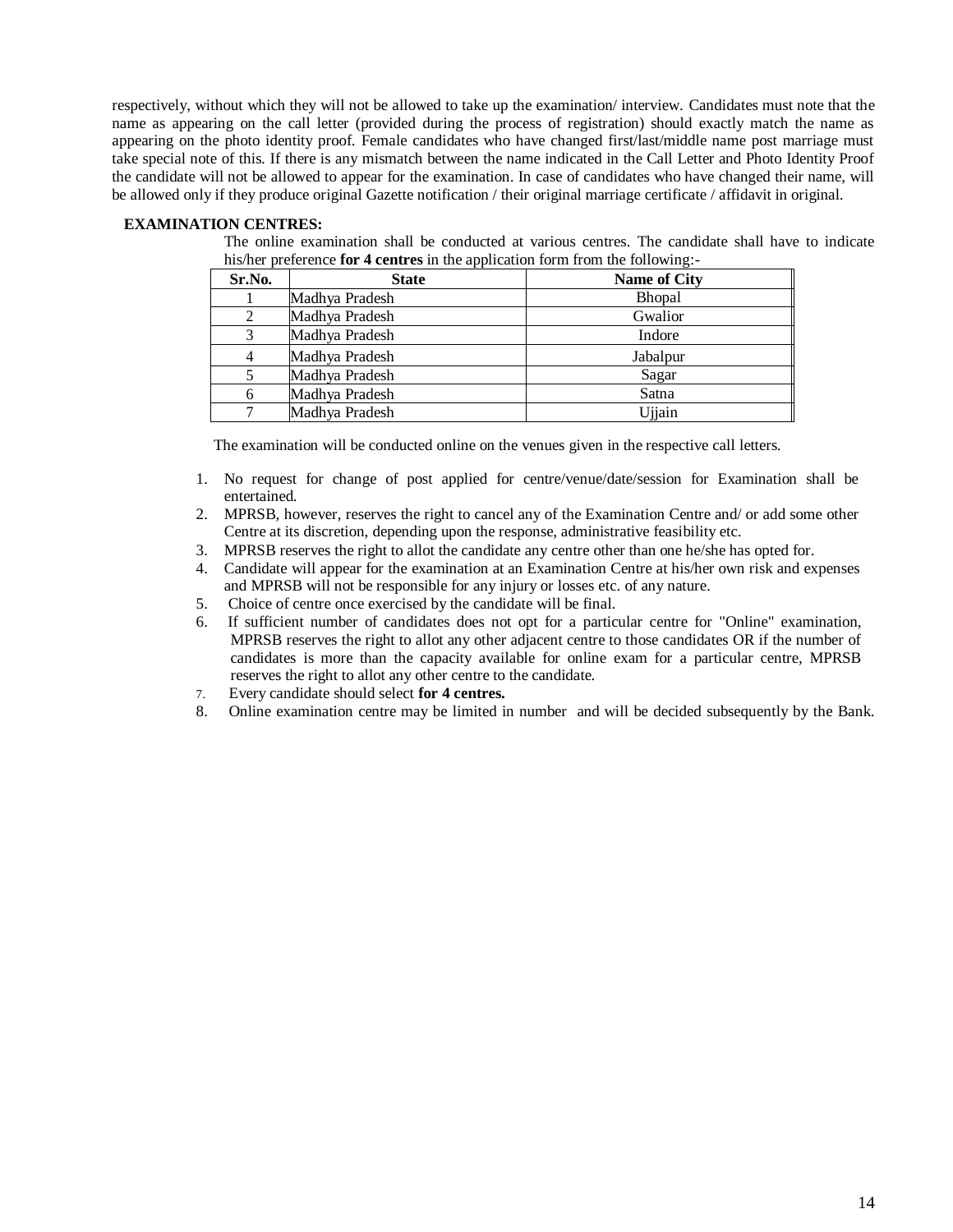#### **General Instructions:**

- 1. The candidates must read the rules and regulations carefully.
- 2. Incomplete application form shall not be accepted.
- 3. The possibility of occurrence of some problem in the administration of the examination cannot be ruled out completely which may impact test delivery and/or result from being generated. In that event, every effort will be made to rectify such problem, which may include movement of candidates, delay in test. Conduct of a reexam is at the absolute discretion of test conducting body. Candidates will not have any claim for a re-test. Candidates not willing to move or not willing to participate in the delayed process of test delivery shall be summarily rejected from the process.
- 4. Decision of MPRSB in this regard shall be final. Candidates not willing to accept such change shall lose his/her candidature for the exam.
- 5. Family members of Board of Directors of MPRSB are not allowed to apply as per M.P. Co-operative Society Rules 1962 Rule no 44.
- 6. Since the application is being sought online and no other documents have been sought at the time of application, the candidate has to ensure that he/she possess all the qualifications for the post applied, including working experience where desired. The candidate shall appear in the examination at his/her own responsibility and he/she does not possess any right to be selected but subsequently, if the candidate is selected, he/she shall be considered for appointment only when **he/she clears the personal interview & also** submits all the required original documents to the concerned officer for verification and also work experience certificate **as desired** will have to be produced.
- 7. If, at any time, it comes to notice that the candidate did not possess the required qualifications at the time of filling the application form, his/her application shall be cancelled at any stage of the selection process even though he/she may have been selected.
- 8. Candidate belonging to SC/ST category shall be paid To and Fro fare only as per state govt. rules for attending the interview only.
- 9. Before joining as probationer, the selected candidate has to complete necessary formalities like personal guarantee, financial fidelity etc. as decided by the bank.
- 10. Probation Period shall be of twelve months, but it can be extended for further six months and six months. Total probation period shall not exceed 24 months. In case the performance of the probationer is not found satisfactory, the services of the probationer will be terminated as per Bank Staff Service Rules.
- 11. Selected candidates will have to furnish an affidavit in prescribed format for issuing conditional appointment letter in anticipation for submission of character verification from Police department within 90 days of joining. But the joining of the candidate will be considered only after submission of medical fitness certificate from competent authority in prescribed format. If police report does not found satisfactory his/her appointment would be terminated with immediate effect.
- 12. Candidates already employed in regular (confirmed) services will have to submit NOC from his employer at the time of joining. In absence of such NOC, candidates will not be eligible to join on the selected post.
- 13. Candidates will have to serve an organization in which he/she has been appointed for a minimum period of five year from the date of appointment. If he/she fails to serve above tenure he/she will have to deposit entire expenditure incurred on his/her training.
- 14. Fee once paid shall not be refunded. MPRSB reserves the right to change the vacant post details at any time and also to cancel the recruitment procedure at any stage. The decision on it of MPRSB shall be final.
- 15. Decision of MPRSB in all matters relating to recruitment will be final and binding on the candidates. No correspondence or personal enquiries shall be entertained by MPRSB in this behalf.
- 16. If the examination is held in more than one session, the scores across various sessions will be equated to adjust for slight differences in difficulty level of different test batteries used across sessions. More than one session may be required if the node capacity is less or some technical disruption takes place at any center or for any candidate.
- 17. Selected candidates can be posted in Apex Bank Head office as well as in its branches and Training College of Apex Bank and can be posted in any district of the Madhya Pradesh.
- 18. Instances for providing incorrect information and/or process violation by a candidate detected at any stage of the selection process will lead to disqualification of the candidate from the selection process and he/she will not be allowed to appear in any recruitment process organized by MPRSB in the future. If such instances go undetected during the current selection process but are detected subsequently, such disqualification will take place with retrospective affect.
- 19. Any candidate, who has involved in such activities, which lead to moral turpitude or atrocities against women or convicted for any offences under law and got punishment by Court of law for any offence, will not be eligible for selection, but this condition will not be applicable if the time period of such offence or punishment has elapsed more than 5 years.